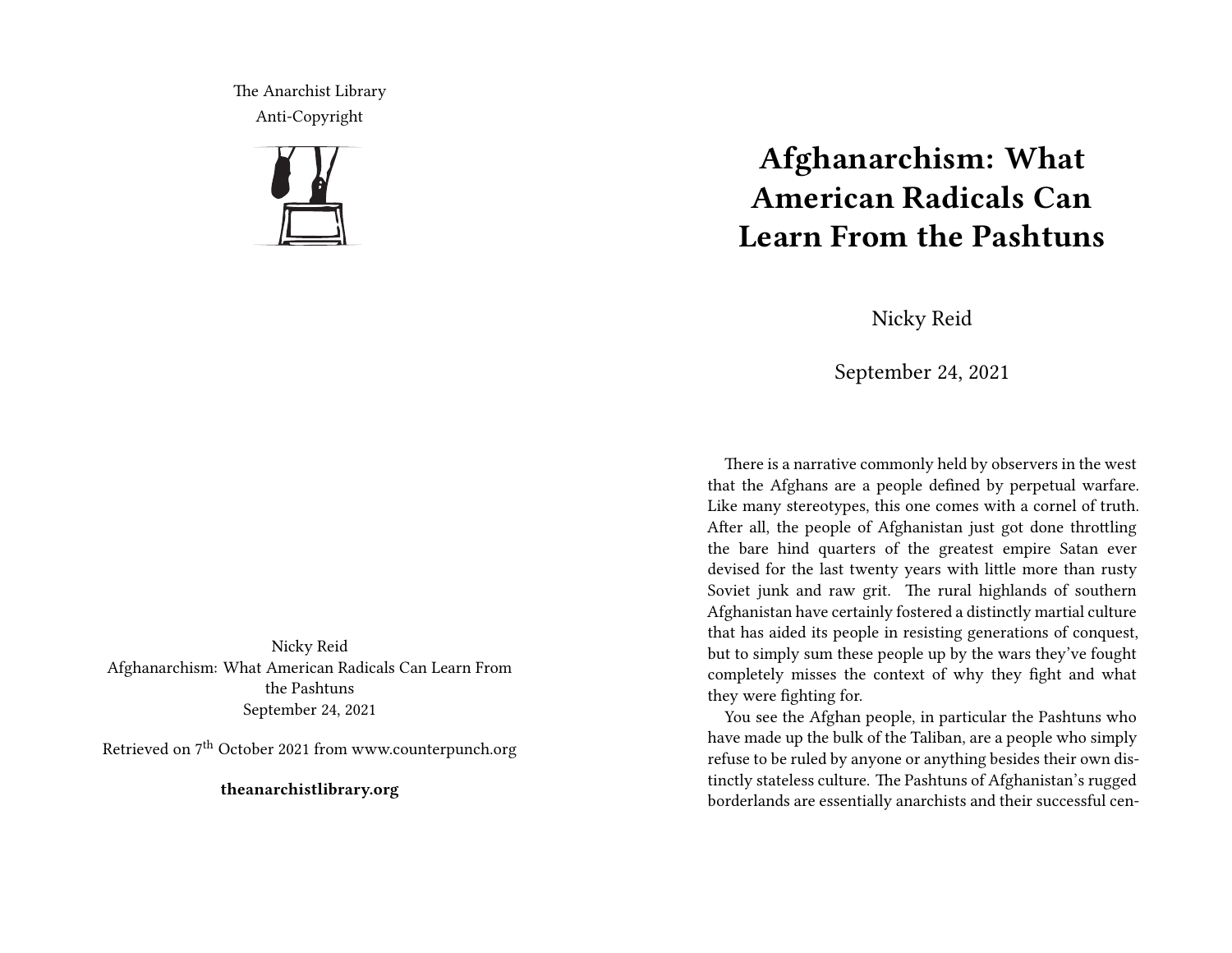turies old resistance to conquest didn't begin with the Soviets or the British or even Alexander the Great. It began with the first taxman sent by a local emir to those mountains, who was returned riddled with bullets for his trouble.

The rugged mountainous region now separated superficially by the Durand Line forming the border between what is now modern day Afghanistan and Pakistan has always been a distinctly wild country populated by hard men who love their rifles and hate being told what to do. This region was traditionally known as Yaghistan which roughly translates to the land of lawlessness and rebellion. But this title was clearly bestowed upon the rural Pashtuns by another simple minded outsider, for even though these people are certainly stateless, they are anything but lawless.

Pashtun society is governed by a strict code of honor known as Pashtunwali, or the way of the Pashtuns, which is upheld by decentralized local councils of elders and religious figures known as Jirgas. For centuries it has been the Jirgas and the Jirgas alone which have governed the land of lawlessness by settling disputes among the tribes. Every other form of rule has been stubbornly rejected and successfully resisted. No single entity has ever managed to hold a monopoly on the use of force in those mountains and many have tried. It wasn't until the 1940s, with advent of tanks and aerial bombardment in the region, that a central Afghan state was even able to successfully quell a tribal uprising and this fire superiority only gave Kabul the upper hand for a few decades before the Pashtuns could outfox them.

This is the real reason why 99% of all Afghan central governments, be they foreign or domestic, have failed, and this is why the Taliban has, against all logical odds, succeeded twice in consolidating power against seemingly insurmountable opposition. Despite this motley crew's crude brand of cruelty, they have always respected the rural Pashtun's iron will to rule themselves. And the Pashtuns in kind have found the Taliban's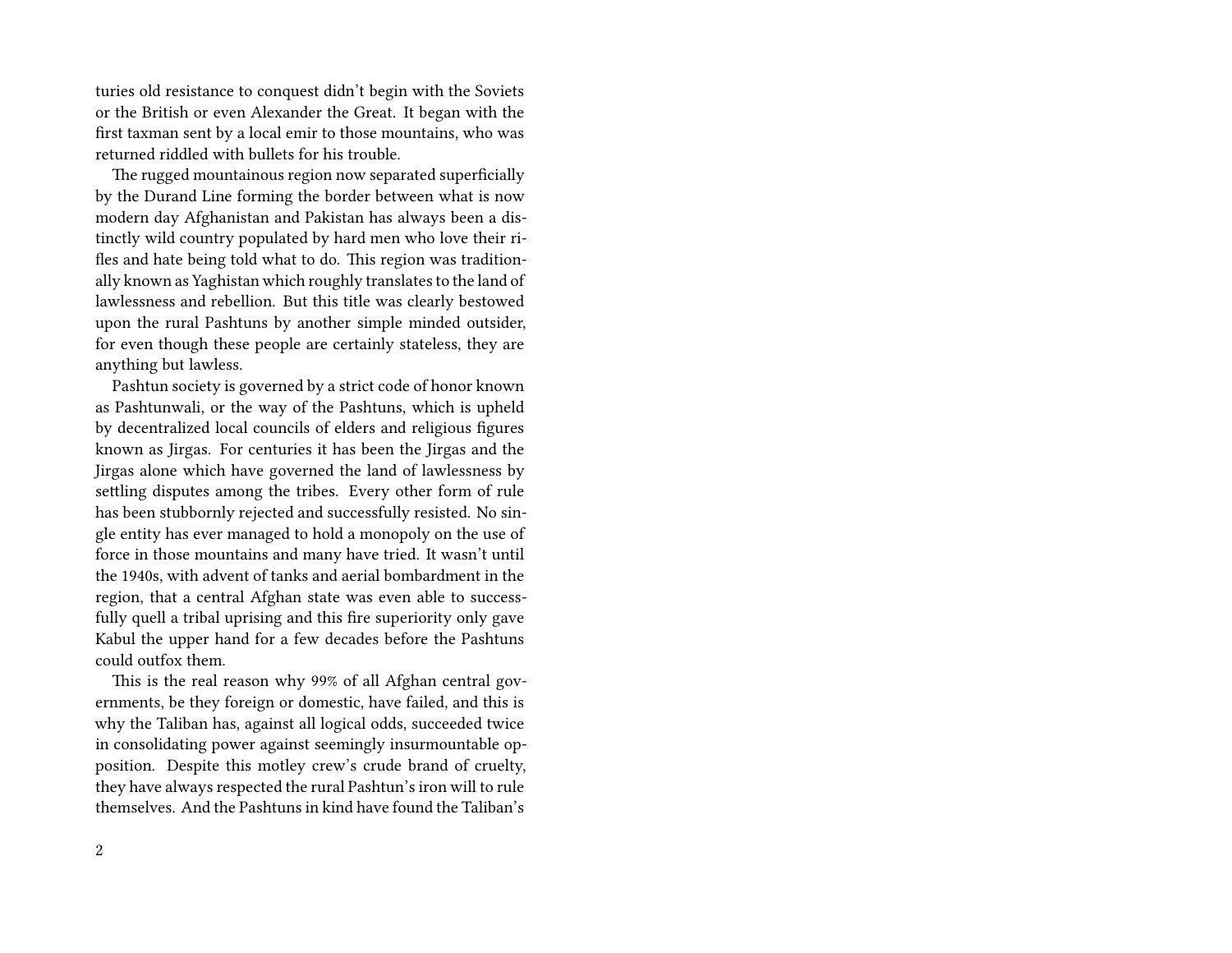unique services to be quite useful. The Pashtuns view of the state is remarkably similar to that of their fellow Islamic anarchists in Somalia's short lived Islamic Courts Union. They will tolerate the existence of a central power provided that it is purely used as a voluntary means of neutral conflict resolution.

The Pashtuns come to the government, and never the other way around, solely for judicial reasons, to seek an impartial third party to judge tribal disputes and prevent permanent warfare, and even then they do not seek out the traditional carceral role of a conventional western justice system, but merely a means of conflict resolution. It is only at the behest of the Pashtun anarchist Jirgas that the Taliban exists, not the other way around, and the Taliban knows it. The only reason these tribal renegades don't seek to overthrow power in Kabul is because they don't need to. Through pure force of will they have rendered the state totally irrelevant to their way of life and this is a phenomenal achievement.

This is not to say that Yaghistan is some kind of utopia. I did not choose to write this piece as a blind defense of some romanticized western view of the noble savage. Rural Pashtun society is rough and cruel. They have little respect for women and absolutely no use for Queer people like myself. Like many societies in Central Asia, theirs is rife with deep seated rivalries and seemingly endless blood feuds. But none of these flaws can take away from the fact that those people have made an astonishing achievement simply by existing as they do. The Pashtuns have succeeded where anarchists from Catalonia to Ukraine have failed. They have remained unruled for centuries under the constant bombardment of violent state meddlers of every conceivable variety. Kabul has been occupied by monarchs, communists, and capitalists and the borderlands have remained anarchist.

I can't help but to be inspired by this magnificent achievement and yet most of my fellow left anarchists are too consumed with identity politics to see these people as anything